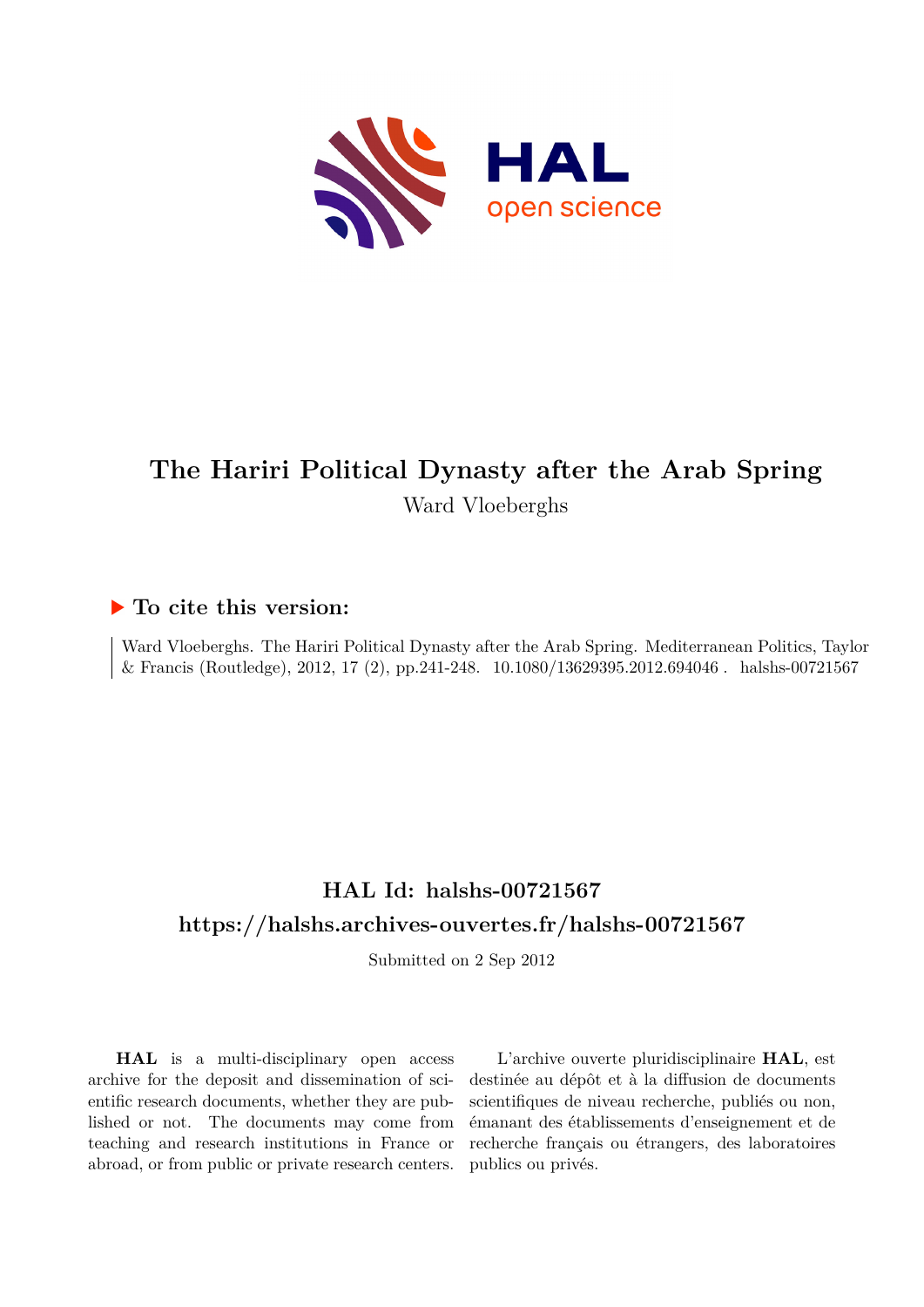## **The Hariri Political Dynasty after the Arab Spring**

## WARD VLOEBERGHS $<sup>1</sup>$ </sup>

Quite symbolically, in September 2011, the Rafiq Hariri DVD box on offer in downtown Beirut's Virgin Megastore came at a discounted price. Next door, the flowers at Hariri's gravesite were no longer being refreshed every couple of days; instead artificial flower arrangements had been planted. Worse, perhaps, in January 2012 Saad Hariri (Rafiq's son and political successor) broke a leg during a skiing holiday in the French Alps.

Obviously, a year after Saad Hariri's government had been ousted from power, the juvenile 'Hariri dynasty' seemed to have hit an adolescent crisis. Plagued by political rivals, financial troubles and a dangerously lingering Syrian crisis, Saad Hariri was spending most of his time between Paris and Riyadh.

During the past two decades (1992-2012), the Hariri family has continuously wielded governmental power in Lebanon, except for a short spell between December 1998 and October 2000 and an even shorter period between October 2004 and June 2005. Their conspicuous absence from power in the cabinet since early 2011, which could last until the parliamentary elections of 2013, constitutes a remarkable rupture with the past.

In order to understand this dramatic change, this article intends, first, to analyse the birth of a dynasty and, second, the reasons behind its apparent decline before, thirdly, assessing perspectives for its survival in an uncertain regional environment now dominated by the Syrian imbroglio.

### **Birth of a Dynasty**

After the spectacular assassination of its resourceful patriarch on 14 February 2005, the Hariri family was under pressure to put forward a new leader. The relatives of former Prime Minister Rafiq Hariri (b. 1944) settled the issue in about two months. On 20 April 2005, the family took advantage of the traditional forty days of mourning (*arba'in*) to announce that Nazek Hariri (Rafiq Hariri's widowed second spouse and mother of four of his seven children) was to oversee "all charitable and social institutions" while his son Saad was to "assume the historic responsibility and leadership of all national and political affairs".

Among the direct family members, Bahia Hariri (Rafiq Hariri's younger sister, b. 1952 and married to her paternal cousin Mustafa Hariri) enjoyed most political seniority. As a parliamentary representative for the family's hometown of Saida since 1992 and as the erstwhile Director of the Hariri Foundation, she had witnessed from the inside how her brother's political career unfolded. Moreover, on 28 February 2005, Bahia Hariri had delivered an emotional speech in Parliament which had contributed to Omar Karami's resignation as Prime Minister that same day. Following this intervention, her popularity had risen and several observers may have seen in her a potential first female Arab Prime Minister – although she herself soon contradicted such rumours. Though Bahia Hariri's absence from the political scene following Saad's designation was heavily debated, she has continued to be a major force in the family stronghold of Saida. She served as Minister of Education between July 2008 and November 2009.

For his part, as Hariri's eldest son, Bahaa ad-Din (b. 1967) was the natural heir to his father's political authority. Contrary to his younger brother Saad ad-Din (b. 1970), Bahaa appeared as a strong and flamboyant personality. In the days following his father's death, it was Bahaa – not Saad - who was presented as the main broker of the family's interests. It was Bahaa who travelled to Riyadh in early

 $1$  CERAM/Ecole de Gouvernance et d'Economie de Rabat, Morocco.  $1$  Contact : wardvloeberghs[at]yahoo.com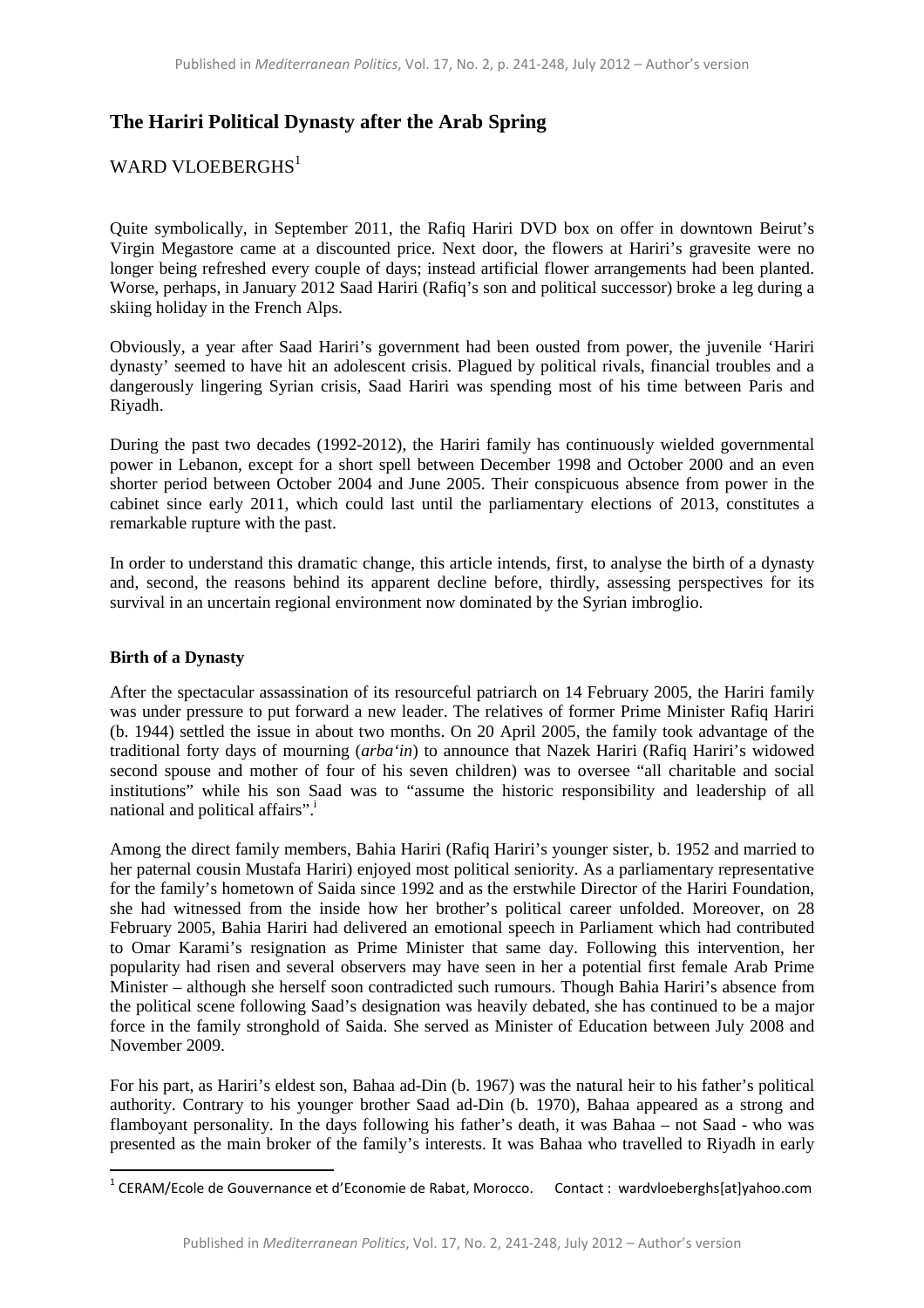April 2005 to receive the King Faysal Prize in the name of the Hariri Foundation. Yet, Bahaa did not go on to represent the family politically.

Theories positing that Saad manoeuvred himself into the post enjoy only marginal credibility. Several more tangible factors catalysed his political career. On the national level, Walid Jumblatt, an important ally of Hariri at the time, was so close to the family that he had helped organise the protocol for the ceremonies at Qoraytem (Hariri's palatial residence in Beirut) following Hariri's assassination. A mutual understanding between Saad Hariri and Walid Jumblatt seems to have developed in these days. The Druze leader may also have sensed that compared to his older brother, Saad was more assertive and determined towards the Syrian regime – then the intuitive culprit of Hariri's assassination.

Besides, Bahaa preferred to concentrate on his business activities. Subsequent redistributions of shares allowed Bahaa to quit Saudi Oger, the family's holding in Saudi Arabia, and concentrate on the administration of his own investments (in Middle Eastern real-estate and logistics sectors) out of his family residence in Geneva.

At the local level, in Beirut, Nazek Hariri held considerable sway over family affairs; it was only natural for her to play a certain role in the succession. Some observers have read in Nazek's position one of susceptibility regarding her sister-in-law's political ambitions but one should not forget that Bahia Hariri had ruled herself out early on. Moreover, it should be noted that Bahia Hariri's oldest son, Nader (b. 1969), has been Chief of Staff in Saad Hariri's office since 2005 while her second son, Ahmad (b. 1982), has been assuming several leadership positions within the Future Current (*tayyar almustaqbal*), the political party founded by Rafiq Hariri.

Therefore, although up until today it is Bahia's sons, rather than Nazek's sons (Ayman and Fahd) who have integrated the Hariri political machinery, the configuration of the succession appears as a carefully negotiated compromise rather than the outcome of a power struggle between a dominant and a lesser branch of the family. Besides, this arrangement with Saad in charge and Nader as his main counsellor complies with the Lebanese tradition of masculine (political) succession which is yet another reason why the candidacy of Bahia Hariri was always a delicate matter, especially in the eyes of conservative (Sunni) constituents. On that account, Crown Prince Abdullah (who became King in August 2005) and Prince Saud Al Faysal in Saudi Arabia as well as French President Jacques Chirac in Paris all had their say on the succession issue.

As the second son of Rafiq Hariri and Nida Boustani (Hariri's elusive first wife)<sup>ii</sup> Saad ad-Din Hariri was born in Saudi Arabia on 18 April 1970. When he grew up between Riyadh and Saida, surrounded by his grandparents and aunt Bahia while his father worked abroad, he is said to have rapidly developed a warm relationship with Nazek, whom Saad –unlike his brother Bahaa- refers to as his mother. As a matter of fact, it was Saad who flanked Nazek when Chirac and his wife had appeared at Hariri's grave on the day of his funeral.

Following his graduation (in 1992) with a Business Administration degree from Georgetown University, Saad Hariri's connection with Saudi Arabia was further developed after he settled in Riyadh in 1996 to look after the family businesses. In addition to his connections with the Saudi business and political establishment, the interventions of Crown Prince Abdullah may have reflected the monarch's preference for Saad's affable personality over Bahaa's occasional tempers.

### **The Rise and Fall of Saad Hariri**

Soon, Saad Hariri was being sworn in as the seventy-first Prime Minister of Lebanon. Having led his alliance to electoral success during two subsequent legislative elections (2005 and 2009) and having overcome obstructionist bickering by his eventual coalition partners, Saad Hariri was officially installed on 9 November 2009 at the helm of a heteroclite, 30-member government. In effect, he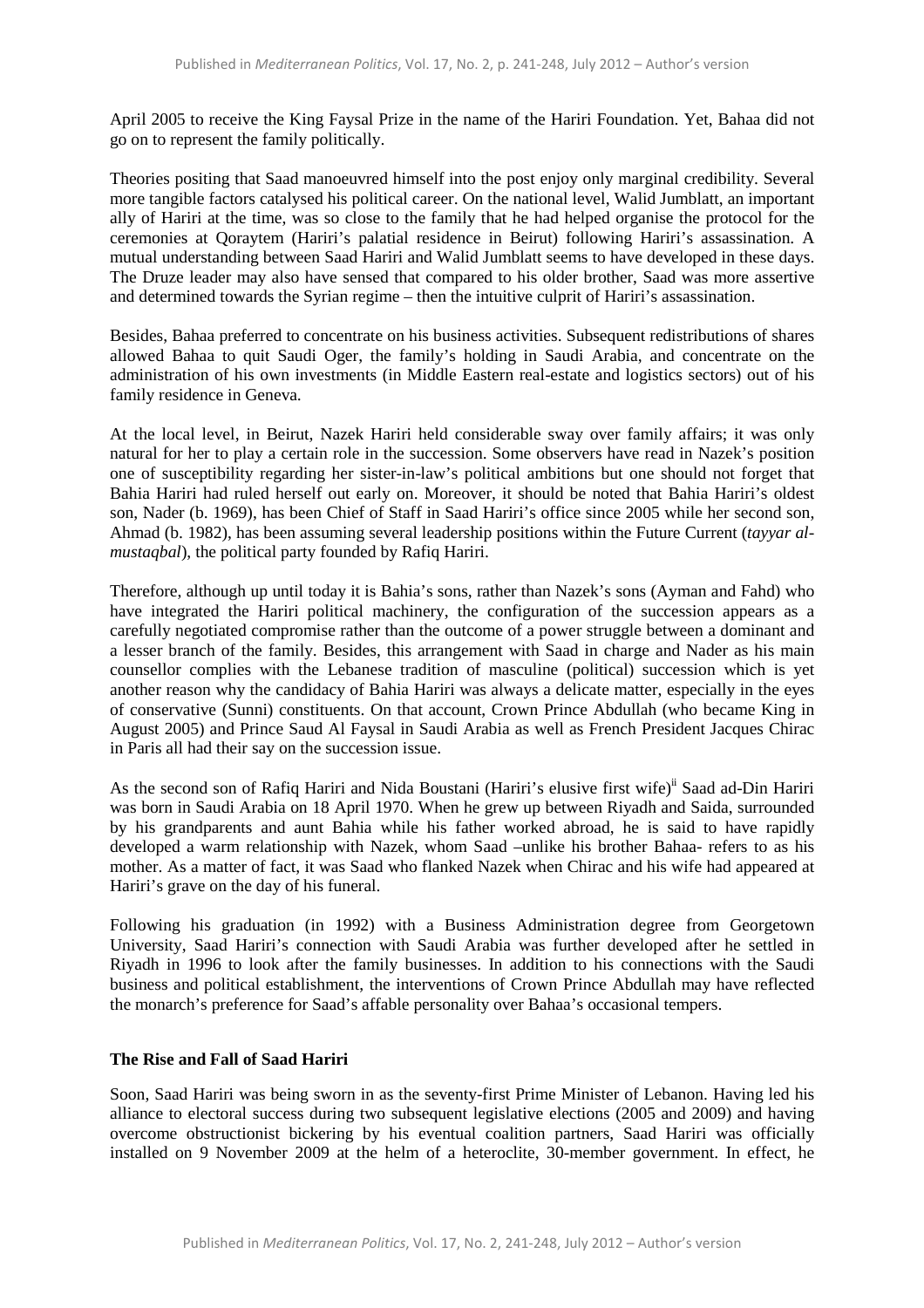switched jobs with his predecessor, Fouad Siniora (2005-2009), who has since presided over the Future Current.

In other words, the Hariri dynasty had now come full circle: Saad Hariri, the son who had started by consolidating his father's business empire had also come to assume the highest possible office available to a Sunni Muslim in Lebanon. As with the succession issue, concurring national and international factors determined Saad's premiership. Though he may not have been gifted with his father's knack for glamour and politics, since he inherited his family's influence and patronage Saad Hariri has gained assertiveness before large audiences in public.

At the national level, Saad Hariri worked hard to gain legitimacy at home: he gradually developed a demeanour and a territory of his own in Lebanese politics. His strategically located residence in downtown Beirut metaphorically called 'bayt al-wassat' or Center House symbolises his claim to act as the capital's main Sunni representative. Moreover, thanks to the longstanding loyalty of Fouad Siniora the potentially threatening shadow of a former prime minister has been efficiently transformed into a senior politician's pledge of allegiance to Saad Hariri and his policies.

On the international stage, arguably Saad Hariri's single most significant decision was his official visit to Damascus in late December 2009. Brokered by Saudi Arabia and facilitated by his own marriage into a prestigious Syrian family (through Lara al-'Azm, with whom he has three children), Saad Hariri conducted a two-day visit to President Bashar al-Assad, indicating a willingness to act as a statesman by putting political imperatives before personal considerations.

While this conciliatory attitude bolstered Saad Hariri's international standing, his frequent travels abroad (for talks, but also as a security measure) and the picturesque encounters with world leaders did not necessarily improve his credentials at home in Beirut, since his detractors accused him of abandoning his Lebanese constituents amidst difficulty. Nevertheless, during his tenure, Saad Hariri systematically expanded his control over a network of interrelated institutions and influential individuals.

This network of close advisors and distant clients can be called the Hariri conglomerate, an essential feature of the Hariri political dynasty since both father and son have relied upon this pattern to generate leverage and resources allowing them to control vast patches of the Lebanese economy and to entertain a considerable number of supporters motivated by spoils. This conglomerate consists of concentric circles composed of administrative bodies as well as counsellors who accompany the prime minister on every outing, thus acting as a shadow cabinet.

Just as Rafiq Hariri counted on a host of advisors such as Nouhad Mashnouq, Ghassan Tahir, Fuad Saniora, Bassem Sabah, Basil Fleihan or Fadl Chalak and on business interests in media (al-Mustaqbal Group), real estate (Solidere), finance (Banque de la Mediterranée) and telecommunications (Ogero) as well as on selected public administrations (Council for Development and Reconstruction, Finance Ministry), so his son-and-successor too strategically positioned his armada of aides and intermediaries. Key figures surrounding Saad Hariri included Hani Hammoud (media advisor), Mohammad Shatah (political advisor), Mazen Hanna (economic advisor), Muhammad Sammak (religious affairs advisor), Fadi Fawaz (development advisor), Amal Mudallali (US affairs advisor) as well as MPs Ghazi Youssef and Ghattas Khoury. On the business level, key figures included Mohammed Hariri (administrator in banking, construction and telecommunications companies) and Ali Kholaghassi (in charge of several real estate investments in Jordan). The inner core of this conglomerate during Saad Hariri's premiership, however, was composed of Nader Hariri, Mohammad Shatah, Hani Hammoud and Saad Hariri himself.

In business, Saad Hariri further developed al-Mustaqbal media group (Future News was launched in December 2007), he rationalised banking activities in Lebanon and the Gulf and in January 2008, Saad Hariri bought his brother Bahaa's stake in Saudi Oger to own 50% of the company. As for his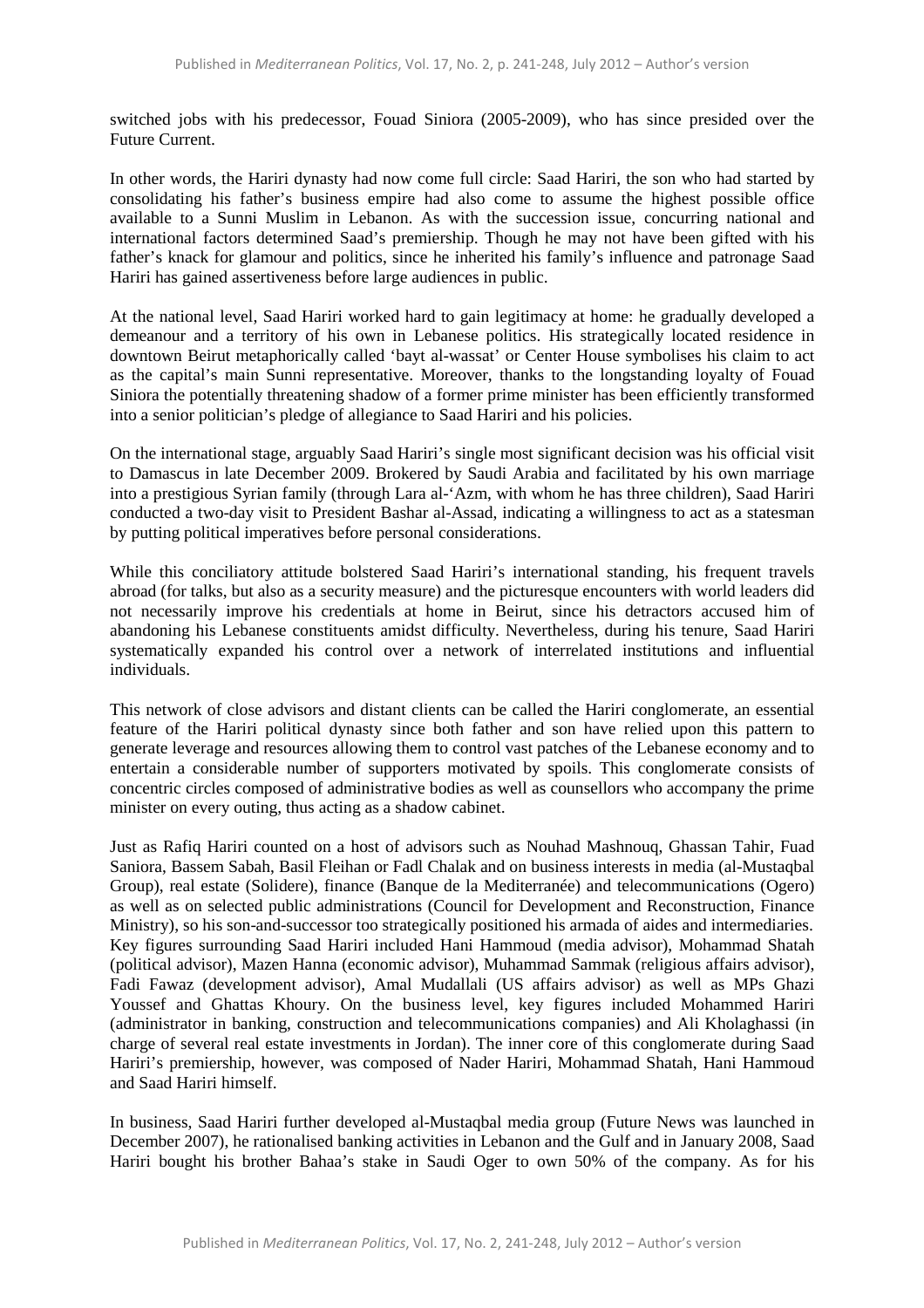lieutenants in public administration, they were to be found in several departments, not least the intelligence units of the Internal Security Forces (ISF).

Such a pervasive reach was sure to cause irritation. As soon as it had been put in place, resistance against Saad Hariri's government materialised. On one hand, opposition was inherited by the profound cleavage between 8 and 14 March coalitions that has marked the Lebanese political scene since 2005. On the other hand, Saad Hariri's proceedings largely imitated those of his father, including some of the conglomerate's members. As a result, in January 2011, governmental support to the Special Tribunal for Lebanon (STL) investigating his father's assassination pushed Hizballah to overthrow Hariri's cabinet by promoting Najib Miqati as the new Prime Minister. With his colossal fortune and a regional power base (in Tripoli), this Sunni politician resembles – and challenges - Hariri in several ways.

### **Practices of Transition**

In considering the future of the emerging Hariri dynasty, attention must be paid to the triptych that really matters in Lebanon, namely the conjunction of religious, economic and political circumstances. On the religious level, a fierce battle for the backing of the Sunni authorities has erupted between Hariri and Miqati. The Mufti of the Republic, Shaykh Qabbani, who owed his elevation to Rafiq Hariri, had been allied to the Hariri family for the past two decades. In February 2011, shortly after Miqati's nomination, the Mufti staged a reconciliation meeting between both political rivals at the Dar al-Fatwa premises. However, in the second half of 2011, Qabbani increasingly paid lipservice to Miqati and his government. In September 2011, Qabbani's visit to the Lebanese south (seen as a bulwark of Hizballah) infuriated Sunni supporters of Hariri. Subsequently, in February 2012, Qabbani called for the restructuring of Sunni administrative bodies in a bid to widen his autonomy. The backdrop to this triangular tug of war, in which the Mufti offers his support to the highest bidder, is a historic quest for recognition among Lebanon's Sunnis in which the Mufti has long been involved himself.

On the economic front, the survival of the Hariri dynasty depends on its capability to continue to dole out jobs and stipends to its clients. However, tenacious rumours of unpaid salaries and other financial woes of the Hariri conglomerate have proliferated ever since Saad Hariri was forced out of office. In fact, Nadim Munla was sacked as the CEO of Future News (which has since merged with Mustaqbal TV) and, later, Saad Hariri was reportedly forced to sell parts of Oger Telecom to Saudi Telecom. Earlier on, he had already sold his shares in insurance outfits (MedGulf) to an emirates-based group, only to retain non-Lebanese shares – such as Saraya Holdings in Jordan or Tihama Power in Saudi Arabia - in addition to a participation in MedBank. During a communication effort launched via Twitter in late 2011, Saad Hariri acknowledged this economic hardship but asserted that the problems had been resolved.

Finally, the emerging Hariri dynasty faces serious political challenges. At the national level, the new Miqati-led government has targeted the Hariri conglomerate on key positions (Communications Ministry, Beirut Municipality, Solidere portfolio). In the face of these setbacks, the Mustaqbal clientelist practices have not only decreased financially, they also lacked a nationally appealing programme by nurturing confessional fissures. Moreover, in his chats on social media, Saad Hariri has stepped up criticism against Hizballah, pointing out Sayyed Nasrallah's inconsistency in praising revolts in certain Arab countries but remaining silent on Syria.

This brings us to the challenges on the international level, where three issues are key for the Hariri dynasty's political survival in Lebanon. First, there is Saad Hariri's relationship with Saudi Arabia. Not only did Hariri irk royal sponsors by running into financial trouble in spite of their generosity. There has also been irritation between Saad Hariri and influential personalities, such as Muhammad bin Nayef, son of Interior Minister Prince Nayef who, after the death of his brother Sultan in November 2011, was named Crown Prince.<sup>iii</sup> Although Hariri downplayed this animosity and swiftly met with the newly appointed Crown Prince, Riyadh did not receive Saad Hariri between January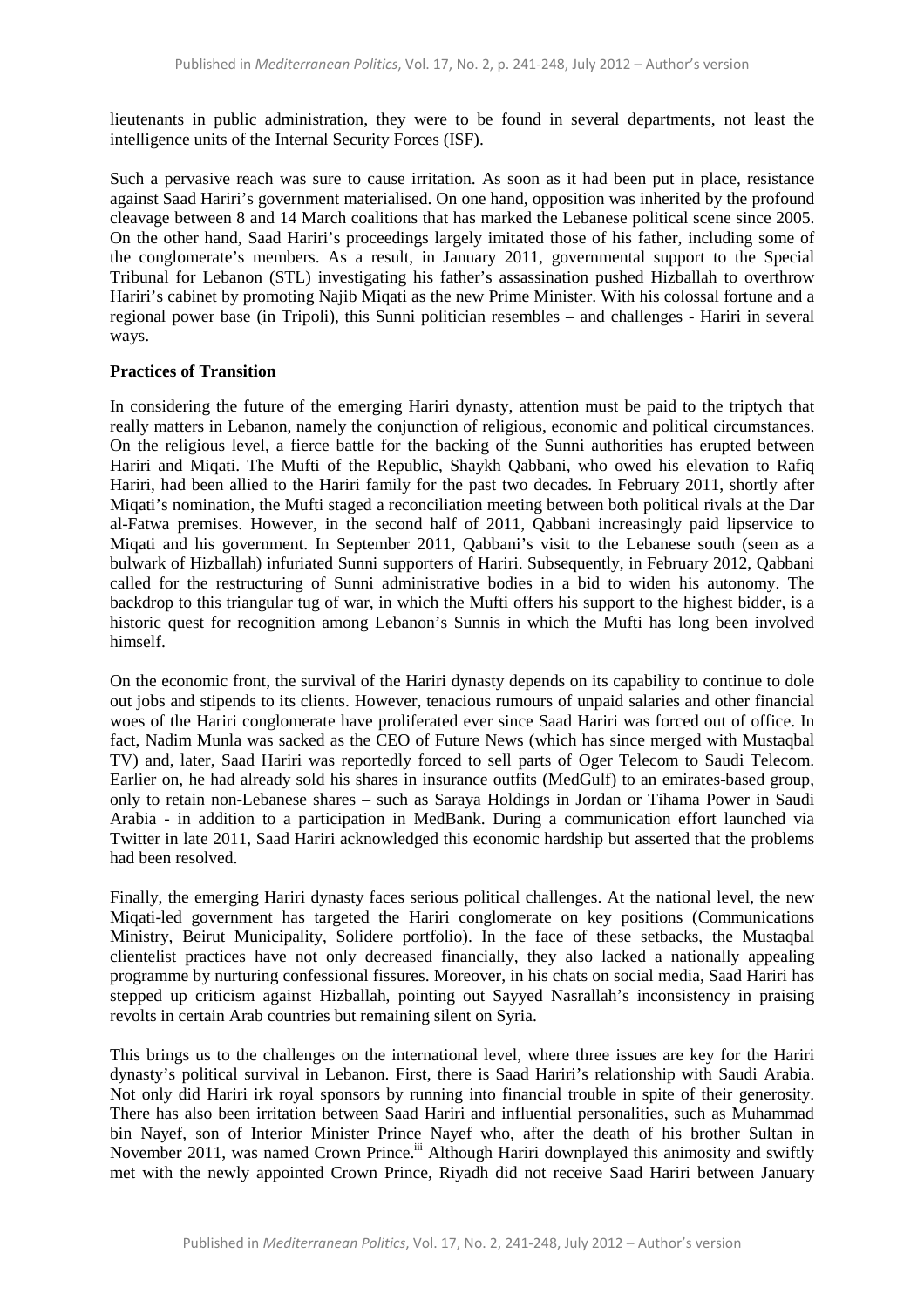2011 and the celebrations of Eid al-Fitr in late August 2011, a clear sign of disenchantment. This turbulence has been overcome, however, because of broader geopolitical imperatives.

The second key issue, pending as a sword of Damocles above the heads of all Lebanese and, indeed, of their regional allies, is the outcome of the Special Tribunal for Lebanon (STL). Given the sensitivity of its everlasting proceedings (in late February 2012, the UN extended the STL's mandate for another three years) and the indictment of Hizballah militants, this question is inextricably tied up to a third determining factor, namely the power struggle in Syria.

### **Crisis in Syria and Perspectives for the Future**

The multiple effects of the Syrian crisis on Lebanon include economic deterioration, internal dissent among Miqati's government members but also the arrival of more than 26000 registered refugees in Lebanon (mostly in the Akkar and Bekaa regions), thereby exhibiting a governance dilemma within a cabinet unable to provide humanitarian assistance because of the demographic (and hence political) sensitivity of a third wave of regional refugees – after the Palestinians since 1948 and the Iraqis since 2003. As in other fields, this executive void has fostered Lebanese ties of confessional and family solidarity, thus reinforcing these networks as the citizen's main administrative representative within the Lebanese state.

Meanwhile, among others, Saad Hariri as well as Walid Jumblatt have been voicing overt support for Syrian opposition forces. In the build-up to the annual commemoration ceremony for Hariri's assassination, the Future Movement also published a policy paper presenting the Beirut Spring of 2005 as having fathered the Arab Spring of 2011.

Some elements within the pro-Western, Hariri-led 14 March coalition seem to believe that once the Assad regime collapses the whole (geo)political project underpinning the pro-Syrian, Hizballah-led 8 March camp will inevitably implode. However, the likelihood of such an evolution and, a fortiori, the political gains of this stance, especially on the long term, remain to be seen.

Indeed one should not forget that rhetoric of resistance against Israel is popular in Syria; both Nasrallah's rise in popularity throughout the (predominantly Sunni) Arab world after July 2006 and the Baath leadership's tradition of opportunistic solidarity with the Palestinians illustrate this. It is not because the Assad dynasty is brought down that the resistance project will die out as a corollary.

This helps to explain why Hizballah –betting as it is on the survival of the Syrian regime- is counting on the support of Alawite and Christian communities (because of its Shia identity and because of its alliance with Aoun respectively) and has on its mind not to alienate the Sunni nor the Druze community in Syria too much.

It also indicates that, in a post-Assad Syria, any automatic gains for Hariri's side are improbable: even among Bashar's opponents –some of whom are more attracted by moneyed Gulf monarchies- the 14 March coalition has long been perceived as an imperialist force. In short, the ties recently forged between 14 March and members of the Syrian opposition may not resist long to a new Syrian political reality on the ground.<sup>iv</sup>

Further implications for Lebanon should therefore be sketched out on two hypothetic scenarios. The first, best-case scenario would be one which sees Bashar al-Assad leave power. His elimination or exile could then allow for negotiations including all forces in Syrian society and lead to the establishment of a consensus government oriented towards reconciliation and economic recovery. Just how realistic such a turn of events is, is another matter.

A second scenario could be that, although many believe it is a question of time before Bashar al-Assad goes, the regime manages to stay on far longer than is commonly assumed. This could either lead to a shaky restoration of Baathist control or to a protracted civil war (the worst-case scenario for all local